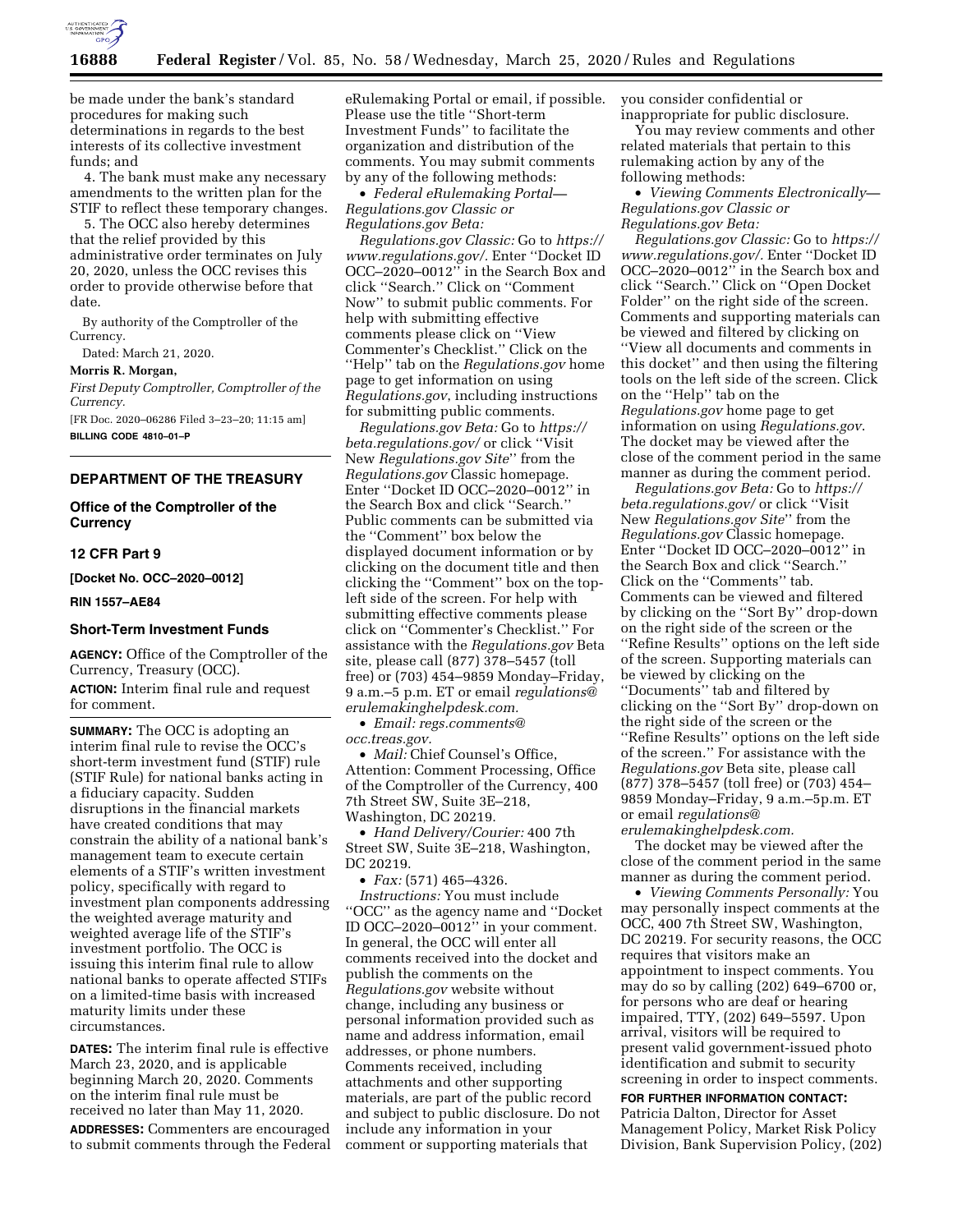649–6401, Stephanie Boccio, Asset Management Lead Expert, Systemic Risk Identification Support and Specialty Supervision, (202) 649–6397, or Jamey Basham, Assistant Director, Chief Counsel's Office, (202) 649–5490, for persons who are deaf or hearing impaired, TTY, (202) 649–5597, Office of the Comptroller of the Currency, 400 7th Street SW, Washington, DC 20219.

### **SUPPLEMENTARY INFORMATION:**

### **I. Background**

## *A. Short-Term Investment Funds*

A STIF is a form of Collective Investment Fund (CIF). A CIF is a bankmanaged fiduciary fund that holds pooled assets; the bank is required to establish and operate the CIF in accordance with specific criteria established by the OCC fiduciary activities regulation at 12 CFR 9.18. Under 12 CFR 9.18(b)(1), each CIF is established under a ''Plan'' approved by the bank's board of directors (or an authorized board committee) that details the terms under which the bank manages and administers the fund's assets. The bank acts as a fiduciary for the CIF and holds legal title to the fund's assets, which are funded through contributions by the CIF's participants, as discussed below. Participants in a CIF are the beneficial owners of the fund's assets. Each participant owns an undivided interest in the aggregate assets of a CIF; a participant does not directly own any specific asset held by a CIF.1

A participant's investment in a CIF is called a ''participating interest.'' Participating interests in a CIF are not insured by the Federal Deposit Insurance Corporation (FDIC) and are not subject to potential claims by a bank's creditors. In addition, a participating interest in a CIF cannot be pledged or otherwise encumbered in favor of a third party. A CIF admitting a participant (that is, allowing the participant, in effect, to purchase a proportionate interest in the assets of the CIF) or withdrawing all or part of its participating interest in the CIF may only do so on the basis of a valuation of the CIF's assets, as of the admission or withdrawal date, and only for noncancellable requests made before or on the valuation date.2 This general valuation rule is designed to protect all participants in the CIF from the risk that other participants will be admitted or withdrawn at valuations that dilute the

value of existing participating interests in the CIF.

A STIF is a type of CIF that permits a bank to value the STIF's assets on an amortized cost basis, rather than at mark-to-market value, for purposes of admissions and withdrawals. Because a STIF's investments are limited to shorter-term assets and those assets generally are required to be held to maturity, differences between the amortized cost and mark-to-market value of the assets will be rare, absent atypical market conditions or an impaired asset. STIFs typically operate with the primary objective of maintaining a stable net asset value (NAV) per participation interest of \$1.00.3

The OCC's STIF Rule at 12 CFR 9.18(b)(4)(iii) governs STIFs managed by national banks, but it is also common for other types of financial institutions (collectively with national banks, ''banks'') to manage collective investment funds pursuant to the requirements of other laws which, in turn, cross-reference the OCC's CIF Rule at 12 CFR 9.18 and the STIF Rule subcomponent thereof at 12 CFR  $9.18(b)(4)(iii).4$ 

There are also other types of funds that seek to maintain a stable NAV. The most significant of these from a financial market presence standpoint are ''money market mutual funds'' (MMMFs). These funds are organized as open-ended management investment companies and are regulated by the U.S. Securities and Exchange Commission (''SEC'') pursuant to the Investment Company Act of 1940, particularly pursuant to the provisions of SEC Rule 2a–7 thereunder (''Rule 2a–7'').

There are a number of important differences between MMMFs and STIFs; most significantly, MMMFs are open to

all retail, commercial, institutional, and public sector investors, whereas, STIFs only are available to authorized fiduciary accounts of a bank and certain employee benefit plans.<sup>5</sup> Additionally, the combined asset value of all STIFs nationwide totals only a fraction of the combined asset value of all MMMFs.

## *B. Market Disturbances Impacting STIF Liquidity Management Functions*

Recent events have significantly and adversely impacted global financial markets, and the OCC is concerned about the potential effects on STIFs operated by national banks. The spread of the Coronavirus Disease 2019 (COVID–2019) has slowed economic activity in many countries, including the United States. Sudden disruptions in financial markets have put increasing liquidity pressure on MMMFs, as they have been faced with redemption requests from clients with immediate cash needs. The Board of Governor of the Federal Reserve System, with the approval of the Secretary of the Treasury, has authorized the Federal Reserve Bank of Boston to establish the Money Market Mutual Fund Liquidity Facility, pursuant to section 13(3) of the Federal Reserve Act,<sup>6</sup> as a measure to ameliorate these liquidity pressures. Although STIFs do not serve the same broad investor market as MMMFs, the OCC remains concerned that, in light of the acute effects the COVID–2019 virus is triggering across the markets broadly, there may be elevated participation interest withdrawals for STIFs operated by national banks, notwithstanding these differences between STIFs and MMMFs. Regulatory authorities supervising other categories of banks operating STIFs—in accordance with the legal requirements governing those banks and incorporating the OCC's STIF rules as part of those requirements have conveyed similar concerns to the OCC.

In addition to the OCC's concerns about unusual withdrawal levels, the OCC observes that STIF investment portfolios are generally made up of the same types of securities and investments as those held by MMMFs.

<sup>1</sup> 12 CFR 9.18.

<sup>2</sup> 12 CFR 9.18(b)(5).

<sup>3</sup> 12 CFR 9.18(b)(4)(iii)(A).

<sup>4</sup>For example, New York state law provides that all investments in short-term investment common trust funds may be valued at cost, if the plan of operation requires that: (i) The type or category of investments of the fund shall comply with the rules and regulations of the Comptroller of the Currency pertaining to short-term investment funds and (ii) in computing income, the difference between cost of investment and anticipated receipt on maturity of investment shall be accrued on a straight-line basis. *See* N.Y. Comp. Codes R. & Regs. Tit. 3, section 22.23 (2010). Additionally, in order to retain their tax-exempt status pursuant to the Internal Revenue Code, common trust funds must operate in compliance with § 9.18 as well as the Federal tax laws. *See* 26 U.S.C. 584. Although the direct scope of the STIF Rule provisions in § 9.18 of the OCC's regulations is national banks and Federal branches and agencies of foreign banks acting in a fiduciary capacity (12 CFR  $9.1(c)$ ) in regard to STIFs, the nomenclature of the STIF Rule refers simply to ''banks.'' For the sake of convenience, the OCC continues this approach and also applies the same convention to the discussion of the STIF final rule.

<sup>5</sup> 15 U.S.C. 80a; 17 CFR 270.2a–7. Because STIFs are a form of CIF, they are generally exempt from the SEC's rules under the Investment Company Act. STIFs used exclusively for (1) the collective investment of money by a bank in its fiduciary capacity as trustee, executor, administrator, or guardian and (2) the collective investment of assets of certain employee benefit plans are exempt from the Investment Company Act under 15 U.S.C. 80a– 3(c)(3) and (c)(11), respectively. MMMFs are not subject to comparable restrictions as to the type of participant who may invest in the fund or the purpose of such investment.

<sup>6</sup> 12 U.S.C. 343(3).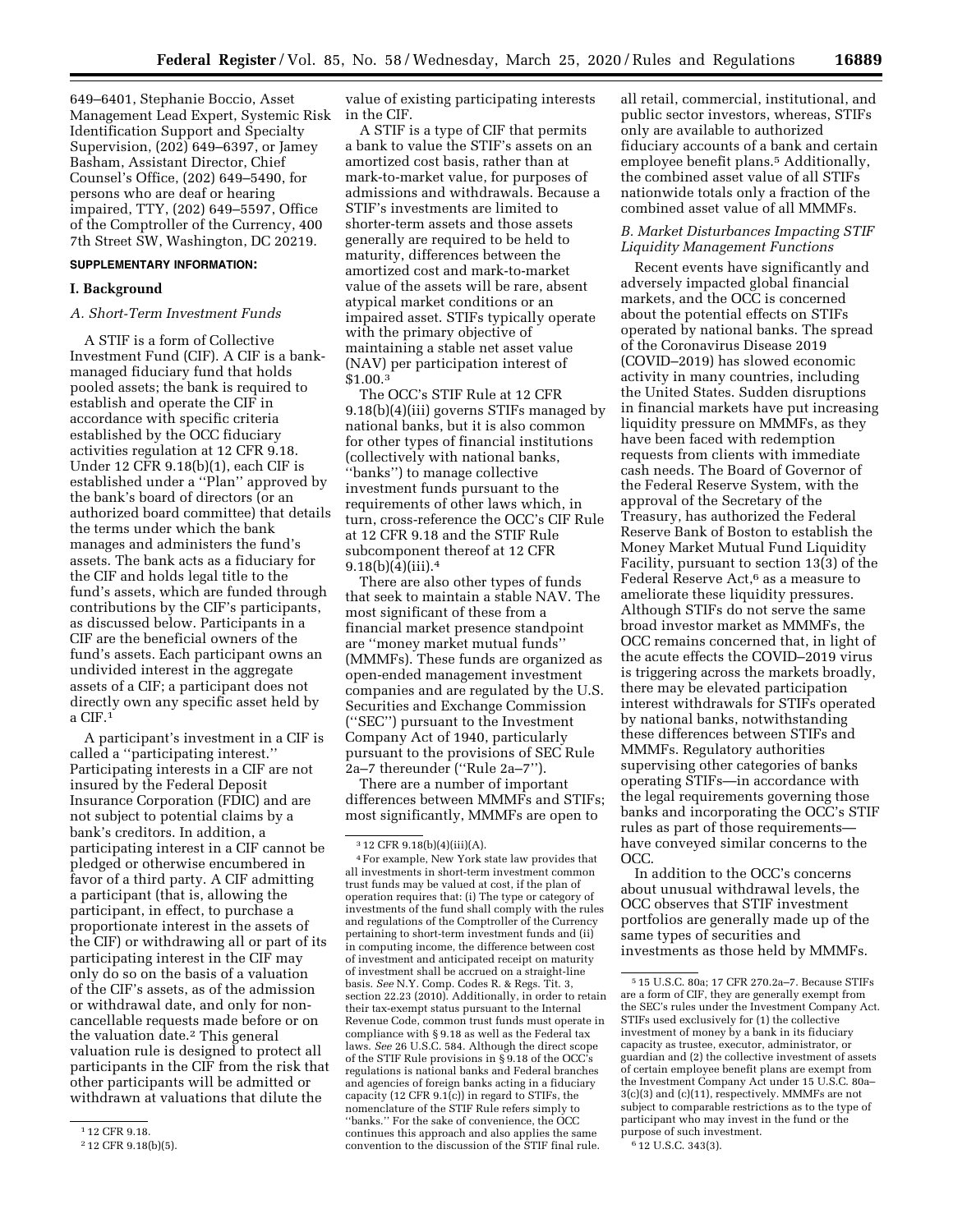Accordingly, liquidity pressures related to the COVID–2019 virus in the marketplace for those assets raise similar concerns as those presented for MMMFs. The OCC's STIF Rule requires management to operate the fund pursuant to liquidity management standards allowing the STIF to balance appropriately the volume of the STIF's daily admissions and withdrawals in conjunction with the maturities of the fund's investments. Under the OCC STIF Rule, these standards must address contingent funding needs, and the bank must operate an independent program of stress testing to assess the STIF's ability to maintain a stable NAV in varying market conditions.7 Acute market-wide disturbances in the depth of liquidity available for a bank seeking to purchase and sell portfolio assets to maintain a STIF's liquidity put pressure on the bank's ability to perform these functions.

In addition, the OCC's STIF Rule requires the STIF to be operated pursuant to a written, board-approved plan that requires the fund to maintain a dollar-weighted average portfolio maturity of 60 days or less and a dollarweighted average portfolio life maturity of 120 days or less, as determined in the same manner as is required by the Securities and Exchange Commission pursuant to Rule 2a–7 for money market mutual funds (17 CFR 270.2a–7). The OCC is concerned that the current market-wide liquidity disturbances may put pressure on bank management's ability to comply with these maturity limits.

### **II. Description of the Interim Final Rule**

The OCC is amending the OCC STIF Rule to add a reservation of authority provision addressing the rule's limits on weighted average portfolio maturity, weighted average portfolio life maturity, and the method for determining those limits. The OCC believes that the temporary nature of the need for relief, and the uncertainty associated with future market conditions, counsel the OCC's use of a flexible method of administering relief from the limits, rather than a direct rule amendment to the limits themselves. In designing the proposed rule, the OCC is also mindful that banks other than national banks supervised and regulated by the OCC also operate their STIFs under applicable legal requirements that crossreference the OCC STIF Rule. The OCC believes it is important to include a mechanism in the reservation of authority that provides these banks access to public information about the

OCC's use of the reservation of authority.

Accordingly, the interim final rule sets out a framework under which the OCC's reservation of authority will be exercised in the format of an OCC administrative order. The administrative order will be issued by authorization of the Comptroller of the Currency. The OCC will publish the administrative order on its website at *[www.occ.gov](http://www.occ.gov)* and through other methods, as appropriate. The interim final rule provides that a bank seeking to comply with the requirements of the OCC STIF Rule on weighted average portfolio maturity, weighted average portfolio life maturity, and the method for determining them will deemed to be in compliance with the rule's limits if the bank complies with the limits or other revisions, and any applicable conditions, described in the administrative order.

### **III. Description of the Administrative Order**

Concurrently with the OCC's issuance of this interim final rule, the OCC is issuing an administrative order pursuant to provisions of the interim final rule.

The order states that banks seeking to comply with the requirements of section 9.18(b)(4)(iii)(B) will be deemed to be in compliance with that section, if (1) the STIF maintains a dollar-weighted average portfolio maturity of 120 days or less, and (2) the STIF maintains a dollarweighted average portfolio life maturity of 180 days or less. Consistent with the terms of section 9.18(b)(4)(iii)(B), both maturities must be determined in the same manner as is required by the Securities and Exchange Commission pursuant to Rule 2a–7 for money market mutual funds (17 CFR 270.2a–7).

The relief provided by the OCC's order terminates on July 20, 2020, unless the OCC revises the order to provide otherwise before that date. The OCC will monitor market conditions during this period to assess whether extensions beyond that date are necessary and appropriate.

The order also states the bank must determine it is acting in the best interests of the STIF under applicable law in connection with using these temporary limits. This determination may be made under the bank's standard procedures for making determinations in regards to the best interests of its collective investment funds.8 In addition, the order states the bank must make any necessary amendments to the

written plan for the STIF to reflect these temporary changes.

The OCC seeks comment on all aspects of the interim final rule.

## **IV. Administrative Law Matters**

# *A. Administrative Procedure Act*

The OCC is issuing the interim final rule without prior notice and the opportunity for public comment and the delayed effective date ordinarily prescribed by the Administrative Procedure Act (APA).9 Pursuant to section 553(b)(B) of the APA, general notice and the opportunity for public comment are not required with respect to a rulemaking when an ''agency for good cause finds (and incorporates the finding and a brief statement of reasons therefor in the rules issued) that notice and public procedure thereon are impracticable, unnecessary, or contrary to the public interest.'' 10

The OCC believes that the public interest is best served by implementing the interim final rule immediately upon publication in the **Federal Register**. The spread of the COVID–19 virus has slowed economic activity in many countries, including the United States, and have put increasing liquidity pressure on the markets in which STIFs buy and sell their portfolio assets. These market conditions make it unusually difficult for banks to operate STIFs on a current basis in compliance with the maturity limits of the OCC STIF Rule. For these reasons, the OCC finds that there is good cause consistent with the public interest to issue the rule without advance notice and comment.11

The APA also requires a 30-day delayed effective date, except for (1) substantive rules which grant or recognize an exemption or relieve a restriction; (2) interpretative rules and statements of policy; or (3) as otherwise provided by the agency for good cause.12 Because the interim final rule relieve a restriction, it is exempt from the APA's delayed effective date requirement.13

While the OCC believes that there is good cause to issue the rule without advance notice and comment and with an immediate effective date, the agencies are interested in the views of the public and requests comment on all aspects of the interim final rule.

#### *B. Congressional Review Act*

For purposes of Congressional Review Act, the OMB makes a determination as

13 5 U.S.C. 553(d)(1).

<sup>7</sup> 12 CFR 9.18(b)(4)(iii)(F), (H).

<sup>8</sup>For national banks and federal savings associations, *see, e.g.* 12 CFR 9.11 and 9.18(a); *see also* 12 CFR 9.2(b).

<sup>9</sup> 5 U.S.C. 553.

<sup>10</sup> 5 U.S.C. 553(b)(3)(A).

<sup>11</sup> 5 U.S.C. 553(b)(B); 553(d)(3).

<sup>12</sup> 5 U.S.C. 553(d).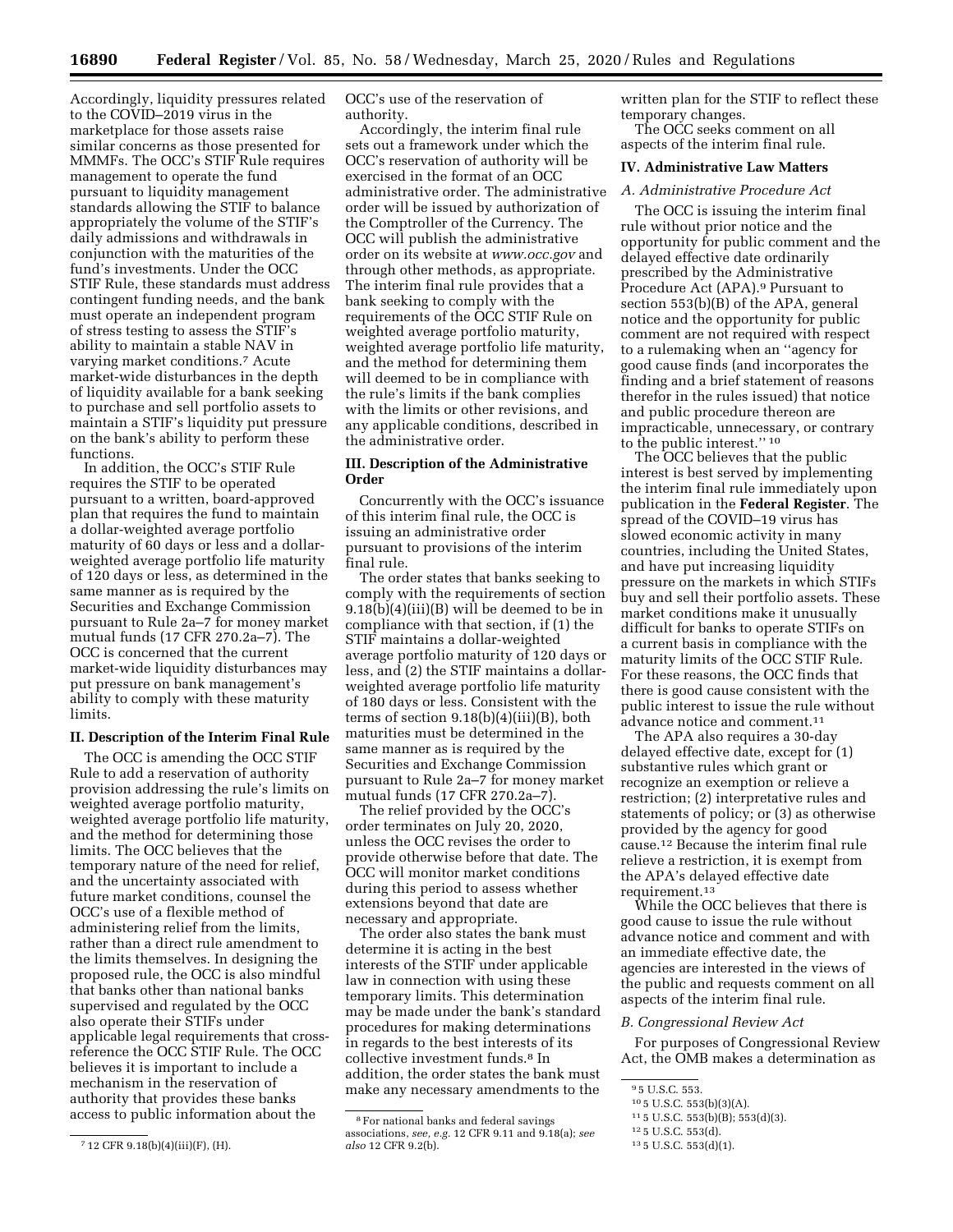to whether a final rule constitutes a "major" rule.<sup>14</sup> If a rule is deemed a ''major rule'' by the Office of Management and Budget (OMB), the Congressional Review Act generally provides that the rule may not take effect until at least 60 days following its publication.15

The Congressional Review Act defines a ''major rule'' as any rule that the Administrator of the Office of Information and Regulatory Affairs of the OMB finds has resulted in or is likely to result in (A) an annual effect on the economy of \$100,000,000 or more; (B) a major increase in costs or prices for consumers, individual industries, Federal, State, or local government agencies or geographic regions, or (C) significant adverse effects on competition, employment, investment, productivity, innovation, or on the ability of United States-based enterprises to compete with foreignbased enterprises in domestic and export markets.16

For the same reasons set forth above, the OCC is adopting the interim final rule without the delayed effective date generally prescribed under the Congressional Review Act. The delayed effective date required by the Congressional Review Act does not apply to any rule for which an agency for good cause finds (and incorporates the finding and a brief statement of reasons therefor in the rule issued) that notice and public procedure thereon are impracticable, unnecessary, or contrary to the public interest.17 In light of current market uncertainty, the OCC believes that delaying the effective date of the rule would be contrary to the public interest.

As required by the Congressional Review Act, the OCC will submit the final rule and other appropriate reports to Congress and the Government Accountability Office for review.

## *C. Paperwork Reduction Act*

The Paperwork Reduction Act of 1995 (44 U.S.C. 3501–3521) (PRA) states that no agency may conduct or sponsor, nor is the respondent required to respond to, an information collection unless it displays a currently valid OMB control number. The interim final rule contains no collection of information under the PRA.

### *D. Regulatory Flexibility Act*

The Regulatory Flexibility Act (RFA) 18 requires an agency to consider

whether the rules it proposes will have a significant economic impact on a substantial number of small entities.<sup>19</sup> The RFA applies only to rules for which an agency publishes a general notice of proposed rulemaking pursuant to 5 U.S.C. 553(b). As discussed previously, consistent with section 553(b)(B) of the APA, the OCC has determined for good cause that general notice and opportunity for public comment is unnecessary, and therefore the OCC is not issuing a notice of proposed rulemaking. Accordingly, the OCC has concluded that the RFA's requirements relating to initial and final regulatory flexibility analysis do not apply.

Nevertheless, the OCC seeks comment on whether, and the extent to which, the interim final rule would affect a significant number of small entities.

# *E. Riegle Community Development and Regulatory Improvement Act of 1994*

Pursuant to section 302(a) of the Riegle Community Development and Regulatory Improvement Act (RCDRIA),20 in determining the effective date and administrative compliance requirements for new regulations that impose additional reporting, disclosure, or other requirements on insured depository institutions (IDIs), each Federal banking agency must consider, consistent with the principle of safety and soundness and the public interest, any administrative burdens that such regulations would place on depository institutions, including small depository institutions, and customers of depository institutions, as well as the benefits of such regulations. In addition, section 302(b) of RCDRIA requires new regulations and amendments to regulations that impose additional reporting, disclosures, or other new requirements on IDIs generally to take effect on the first day of a calendar quarter that begins on or after the date on which the regulations are published in final form, with certain exceptions, including for good cause.21 For the reasons described above, the OCC finds good cause exists under section 302 of RCDRIA to publish this interim final rule with an immediate effective date.

As such, the final rule will be effective immediately. Nevertheless, the OCC seeks comment on RCDRIA.

## *F. Use of Plain Language*

Section 722 of the Gramm-Leach-Bliley Act 22 requires the Federal banking agencies to use plain language in all proposed and final rules published after January 1, 2000. The OCC has sought to present the interim final rule in a simple and straightforward manner. The OCC invites comments on whether there are additional steps it could take to make the rule easier to understand. For example:

• Have the OCC organized the material to suit your needs? If not, how could this material be better organized?

• Are the requirements in the regulation clearly stated? If not, how could the regulation be more clearly stated?

• Does the regulation contain language or jargon that is not clear? If so, which language requires clarification?

• Would a different format (grouping and order of sections, use of headings, paragraphing) make the regulation easier to understand? If so, what changes to the format would make the regulation easier to understand? What else could we do to make the regulation easier to understand?

#### *G. Unfunded Mandates*

As a general matter, the Unfunded Mandates Act of 1995 (UMRA), 2 U.S.C. 1531 *et seq.,* requires the preparation of a budgetary impact statement before promulgating a rule that includes a Federal mandate that may result in the expenditure by State, local, and tribal governments, in the aggregate, or by the private sector, of \$100 million or more in any one year. However, the UMRA does not apply to final rules for which a general notice of proposed rulemaking was not published. See 2 U.S.C. 1532(a). Therefore, because the OCC has found good cause to dispense with notice and comment for this interim final rule, the OCC has not prepared an economic analysis of the rule under the UMRA.

### **List of Subjects in 12 CFR Part 9**

Estates, Investments, National banks, Reporting and recordkeeping requirements, Trusts and trustees.

For the reasons set forth in the preamble, chapter I of title 12 of the Code of Federal Regulations is amended as follows:

# **PART 9—FIDUCIARY ACTIVITIES OF NATIONAL BANKS**

■ 1. The authority citation for part 9 continues to read as follows:

<sup>14</sup> 5 U.S.C. 801 *et seq.* 

<sup>&</sup>lt;sup>16</sup> 5 U.S.C. 804(2).<br><sup>17</sup> 5 U.S.C. 808.<br><sup>18</sup> 5 U.S.C. 601 *et seq.* 

<sup>19</sup>Under regulations issued by the Small Business Administration, a small entity includes a depository institution, bank holding company, or savings and loan holding company with total assets of \$600 million or less and trust companies with total assets of \$41.5 million or less. *See* 13 CFR 121.201.

<sup>&</sup>lt;sup>20</sup> 12 U.S.C. 4802(a).<br><sup>21</sup> 12 U.S.C. 4802.

<sup>&</sup>lt;sup>22</sup> 12 U.S.C. 4809.